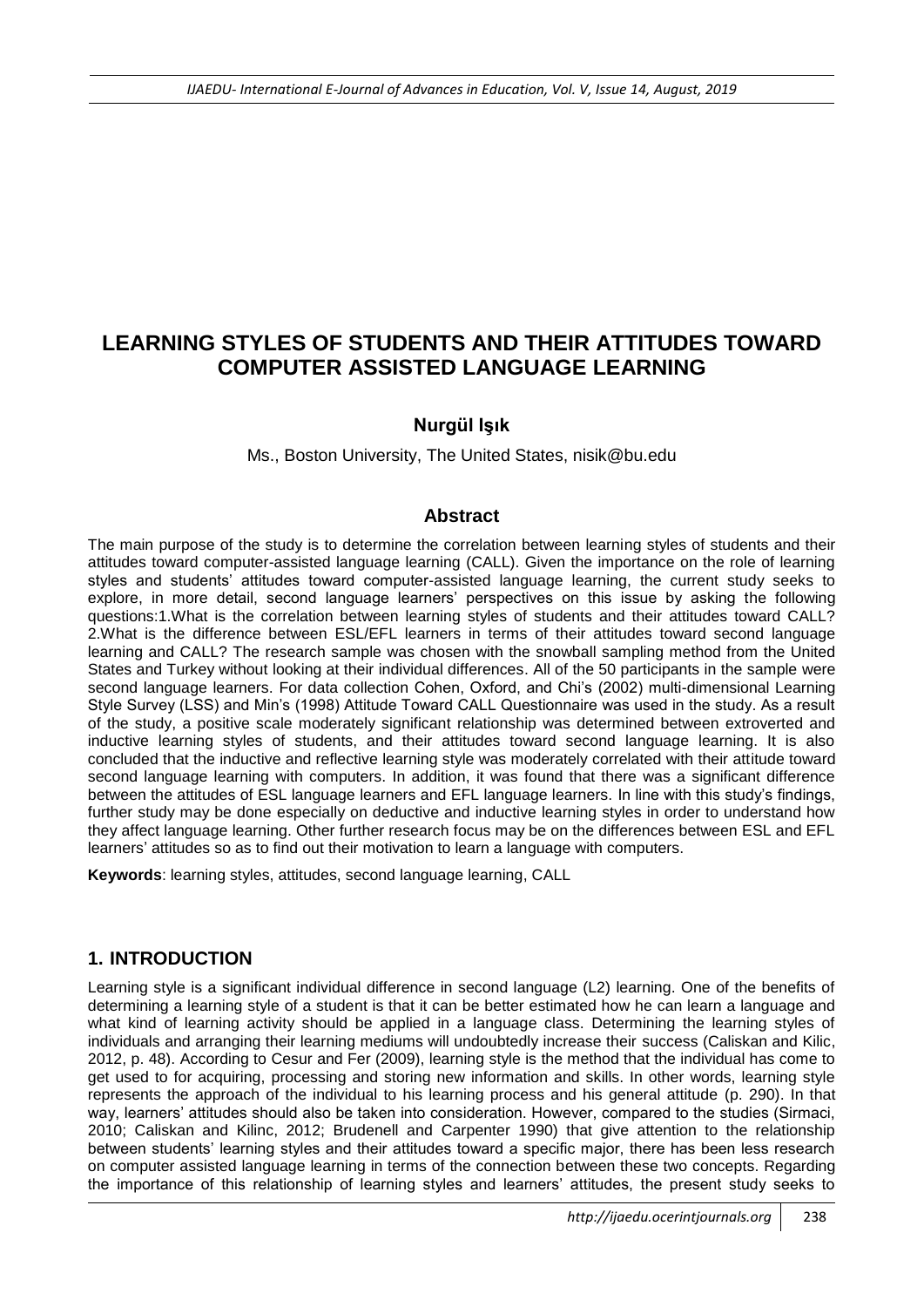investigate whether there is a correlation between learning styles and attitudes of students in regard to computer assisted language learning.

### **2. LITERATURE REVIEW**

Individual differences have been the main topic of second language acquisition because of how they steer the student to learn something new in his education pathway. The most striking one among them in relation to education is learning styles because of the way one"s learning style defines the management of the learning process. According to Pritchard (2014), literature provides useful definitions of learning style and is defined variously in a range of different ways. Some of them are;

- "a particular way in which an individual learns,
- $\bullet$  a mode of learning–an individual's preferred or best manner in which to think,
- process information and demonstrate learning,
- an individual's preferred means of acquiring knowledge and skills,
- learning style is strategies or regular mental behaviors concerning learning, particularly deliberate educational learning, that a person displays." (p. 46)

Mori (1999) defines learning styles in his article as individual differences in approach to tasks that can make a difference in the way of the learning process and, potentially, in the efficacy with which a person perceives, learns, or thinks. Boneva and Mihavo (2012) stated, "when discussing learning style, we must also consider an individual"s preferences when organizing and presenting information" (p. 5). From the conclusion of these definitions, learning styles may have more influence than previously realized. Preferred styles can guide the way people learn a language. It also can change the way one internally represents experiences or recalling information, and can even affect the words chosen while speaking. In that way, the role of learning styles in a language class is an important factor which both students and their teachers should feel most strongly about in order to spend time in their lessons more efficiently. There can be a mismatch between learning styles of students and their teachers" way of teaching as Oxford, Ehrman, Lavine (1991) research study explain that such conflicts can have a great impact on learning. To avoid, or at least resolve, such conflicts, Oxford and her colleagues (1991) suggest that students" and instructors" styles must be surveyed at the beginning of the course and then the information can be used to understand the style dynamics for that particular class. The most striking research that has been done in this area was conducted by Kara (2009). The research focused on learning styles and teaching styles with the help of a case study in the foreign language classroom. This study investigated the hypothesis that there is a mismatch between teaching styles of the teacher and learning styles which results in failure, frustration and demotivation of students. One hundred second-year language learners studying in the English Language Teaching (ELT) Department and 12 teachers who were teaching these groups participated in the study. The results showed that learning styles and teaching styles matched at the ELT Department. Regarding the results of the case study, learners explained how they feel unhappy and frustrated when their teachers do not teach in their favored style. Teachers stated that when they became aware of a mismatch, they would change the activity they gave to the students in the language class (Kara, 2009, p. 81). Therefore, determining the student's learning style is important even for teachers so that their students can become more active in the second language learning process.

Students from all over the world prefer to go abroad to improve themselves in education in order to get different perspectives. Therefore, schools become more diverse in population and the need for attaining knowledge in terms of forming a balanced and equal learning environment becomes a problem which needs to be solved by researchers. The first step that researchers have taken to deal with this problem is that they have defined exactly what learning styles are and which kind of instruments can be helpful to reflect them. Myftiu (2015) stated that, "Educators working with diverse student populations have shown a great deal of interest over the years in the construct of learning styles" (p. 214). With this aim, the first instrument widely known in the second language field was constructed by Reid"s (1995) which is the Perceptual Learning Style Preference Questionnaire (PLSPQ) and developed in 1984. Cesur and Fer (2009) explained that in the following years, specifically during the 1990s, there has been a vast amount of research on the role of learning styles in second language learning. Oxford's (1993) Style Analysis Survey (SAS), and Cohen, Oxford, and Chi"s (2002) Learning Style Survey (LSS) are some of the most widely-used and well-known instruments in that field. Cohen constructed the Learning Style Survey instrument together with Oxford and e Chi (Cohen, Oxford, and Chi, 2002, p. 15). As for Cohen and Weaever (2005), they divide learning styles into three categories which are sensory/perceptual, psychological/personality, and cognitive. These categories give an overview about the characteristic of students" learning styles (p, 8). All the aspects of learning styles which are covered within these three categories in Learning Style Survey (Cohen, Oxford, Chi, 2002) are explained with the help of eleven activities representing different aspects of learning styles.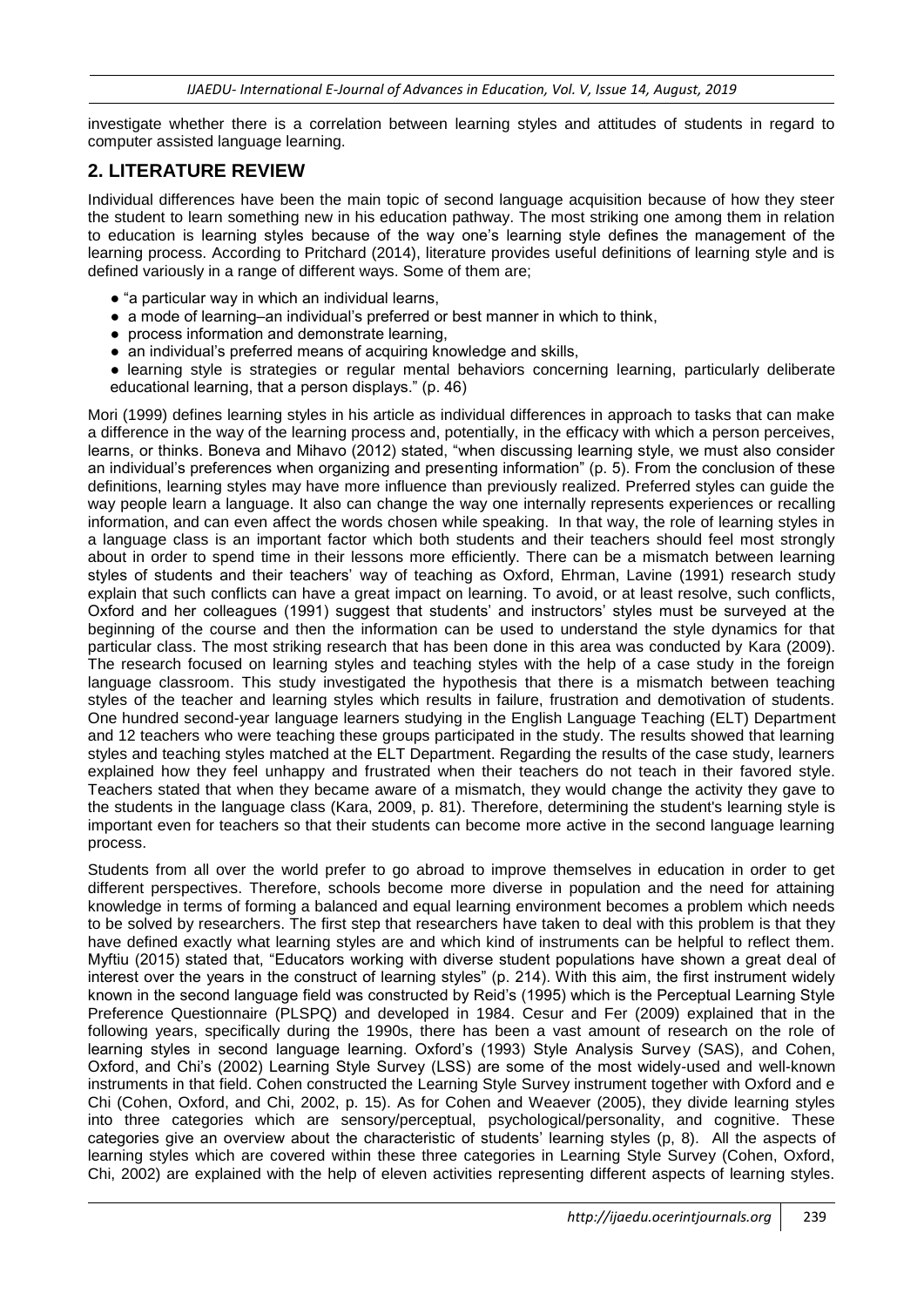As in the Cohen, Oxford, Chi"s LSS (2002), sensory/perceptual learning styles are visual, auditory and tactile/kinaesthetic; psychological/personality learning styles are extroverted, introverted, random-intuitive, concrete-sequential, closure oriented and open oriented; and cognitive learning styles are global, particular, synthesizing, analytic, sharpener, leveler, deductive, inductive, field-independent, field-dependent, impulsive, reflective, metaphoric and literal. According to Cohen, Oxford and Chi (2002), the objectives of the LSS are to raise students" awareness of their learning style preferences, to encourage students to expand their learning style repertoire and to help students get to know each other and foster respect for an awareness of diversity in learning styles.

Lee and Kim"s (2014) study is one of the studies in which the Learning Style Survey (2002) was applied to the participants. The researchers investigated Korean students enrolled in the university level of English as a foreign language (EFL) and their learning style preferences and implications for the efficacy of the English learning process. There were 496 subjects included in the research study (Lee and Kim, 2014, p. 118). The findings of the study indicated that Korean learners" auditory style preference was noticeable, and visual and individual learning styles were also considered to be primary learning styles, whereas tactile, kinaesthetic, and group learning styles were less favored (Lee and Kim, 2014, p. 121). Lee and Kim"s (2014) study suggested that the learners wanted to learn English with more emphasis on a visual-driven independent style than on an experience-driven collaborative style. Additionally, a majority of the learners maintained or reinforced their preferences throughout the course, and tended to obtain relatively better English achievement results than learners who substantially changed their preferences (Lee and Kim, 2014, p. 129).

According to Lee and Kim (2014), "Many researchers have contributed to learning style research in relationship to SLA for decades. Two types of research have focused on albeit overlapping areas in various studies: style identification and relationship analysis between learner style and other variables" (p. 120). However, few studies have attempted to compare or to find a relationship between learning style and attitude toward computer-assisted language learning (Brudenell and Carpenter, 1990, p. 79). As an example of the second type of research, Caliskan and Kilinc's (2012) study is a prime case because it compared two variables at its core which were learning styles and attitudes of the students toward a specific course. The objective of that study was to explore the relationship between the learning styles of primary school students and their attitudes towards a social studies course (Caliskan and Kilinc, 2012, p. 51). That study also aimed to examine the change between their learning styles and attitudes towards the social studies course according to their classes (Caliskan and Kilinc, 2012, p. 51). Caliskan and Kilinc (2012) explained that, "Reid"s (1987) Perceptual Learning Style Preferences Survey and Attitude Scale for Social Studies Course has been used as data acquisition tools. As a result of the study, a positive and medium scale statistically significant relationship has been determined between the learning styles and the attitudes of students" (p, 53). Besides, they concluded that there was a statistically significant difference between the auditory, kinaesthetic and tactile learning styles between classes, and that no difference had been determined between the other styles (Caliskan and Kilinc, 2012, p. 54). Even if social studies is a different topic from second language learning, that study is important for this research because both of their main concerns are very related to each other, which are learning styles and the attitudes of students.

Due to less research on computer-assisted language learning regarding the correlation of learning styles and attitudes of students, that study is a good example to follow as a model. A similar study was conducted by Sirmaci (2010) that dealt with the understanding of the relationship between ninth year students" attitude to mathematics and their learning styles. In that study, it was also investigated whether the students" attitudes and learning styles varied according to their gender and academic achievement in mathematics (Sirmaci, 2010, p. 640). According to Sirmaci (2010), "In the data collection of the research, Mathematics Attitude Scale and Learning Style Inventory were used, and data were collected from 190 students in regular course hours by going to schools" (p, 644). After the data analysis, it was determined that there was a significant positive relationship between ninth year students" attitudes toward mathematics and their learning styles (Sirmaci, 2010, p. 644). In that study, no difference was found between the learning styles of ninth grade male and female students in the sample because it was seen that both female and male students, to a great extent, had a visual learning style (Sirmaci, 2010, p. 648). With regard to that study, it is deduced that there is no effect of gender variable on learning styles and attitudes. This finding is important because gender was considered as a null hypothesis for this current study.

One of the most related studies is Brudenell and Carpenter's (1990) research on adult learning style and attitude toward computer-assisted instruction (CAI). This study explored the changes in attitudes and the direction of these changes based on experience. The problem studied was to determine the relationship between learning style and attitudes toward CAI. The CAI program, which is a commercially available software program, for nursing research was used in conjunction with a junior level nursing research course throughout the semester (Brudenell and Carpenter, 1990, p. 80). One group pre- and post-test design, two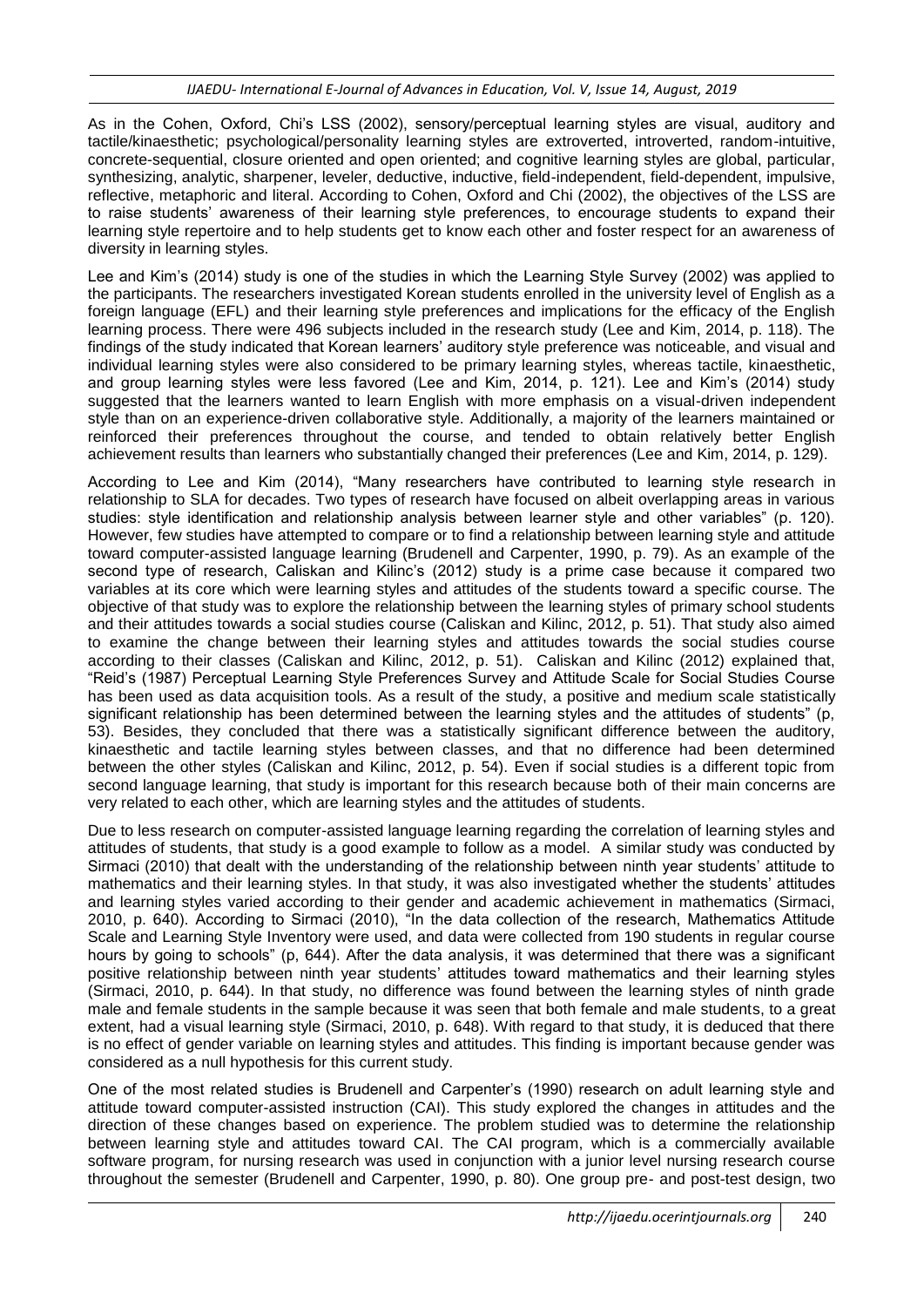questionnaires were administered to 40 adult students. In this research, it was concluded that there were significant changes in attitudes toward CAI for each of the four learning styles (accommodators, convergers, assimilators, and divergers). Assimilators, who rely on abstract conceptualization and reflective observation, were also significantly more negative in overall attitude, as well as the subscales of creativity and function (Brudenell and Carpenter, 1990, p. 81).

As for attitude, Simsek (2000) classified attitude as: "an individual"s personal preferences and choices under certain circumstances" (as cited in Hussein et al., 2009, p. 433). Hussein, Demirok and Uzunboylu (2009) drew attention to the topic of attitudes by saying that, "There is an increase in research based on learning a language through negative or positive factors. Especially researches, based on the attitudes in learning a language, aim to successes and the factors which affect these attitudes" (p, 432). For example, Gomleksiz's (2010) study concluded that sophomores" attitudes were more positive than freshmen in terms of interest, self-confidence, usefulness and teacher subscales. Sophomores' tendency towards learning English was higher than freshmen's (p. 917). In that study, it was also found that in relation to department variables, students" attitudes varied from one department to another, and the results revealed statistically significant differences between the attitudes of the students toward learning English. The students enrolled in the department of Turkish Language Education tended to have more positive attitudes than the other student groups in regard to second language learning (Gomleksiz, 2010, p. 918). The findings from that study may reveal another question which is whether attitudes of learners studying second language (ESL) can differ from those studying a language as a foreign language (EFL). Due to the fact that the main concern of the current study is about language learning, the difference between these two groups is important for the current study.

Of the few studies specifically examining computer-assisted language learners" attitudes, the most influential one is probably Min"s (1998) attitudes research. The purpose of the study was to examine the attitudes of a sample of Korean adult English language learners toward computers and their use as a learning tool. One of the research questions of Min"s (1998) study was what the attitudes were of Korean adult English language learners toward the learning of English Language as a foreign language. A new instrument was developed especially for this study separately in terms of the students' attitudes toward language learning and computers. The questionnaire consisted of 45 10-point Likert scale items, and three parts: respectively, attitudes toward English learning, attitudes toward computers in general, attitudes toward English language learning with computers. 603 adult Korean students took part in the study. It is interesting that according to Min (1998), the results of the study showed no significant differences between the attitudes, gender and age. However, significant differences were found in the items related to obtaining a job and earning a living. College students were in more agreement about these items compared to the others who were homemakers or those working in industry or business (Min, 1998, p. 71).

Considering all the studies mentioned in this paper, learning styles of students are very important in order for a teacher to make a lesson more understandable according to the needs and styles of individual students. As More (1987) explained, "in practice, teachers need to be highly sensitive to students" emerging needs and capabilities, to deploy a range of techniques to facilitate and accommodate students of varying abilities and learning styles, and to harness the benefits of each mechanism to ascertain that every student benefits from at least one of them" (p. 26). Swailes and Senior (1999) gave an example in their article that some prefer to learn through reading and reflecting on how this might apply to their own experience, whilst others prefer to learn through trying ideas out and then reviewing their experience before planning the next step. It is important for a teacher to know about learners" styles so as to learn about learners" preference for the materials may be used in the process of language learning. In that sense, Gomleksiz (2010) explained that the role of the teacher is an important factor to develop a positive attitude towards learning language. The teachers should provide a more active, free learning environment for their students. Poor attitudes towards learning a language prevent students from participating in classroom activities or online classes actively.

# **3. RESEARCH QUESTIONS**

Given the importance on the role of learning styles and students" attitudes toward computer-assisted language learning, the current study seeks to explore, in more detail, second language learners' perspectives on this issue by asking the following questions.

1. What is the correlation between learning styles of students and their attitudes toward CALL?

2. What is the difference between ESL /EFL learners in terms of their attitudes toward second language learning and CALL?

# **4. METHOD**

This study is a correlational research because it focuses on the relationship between two closely connected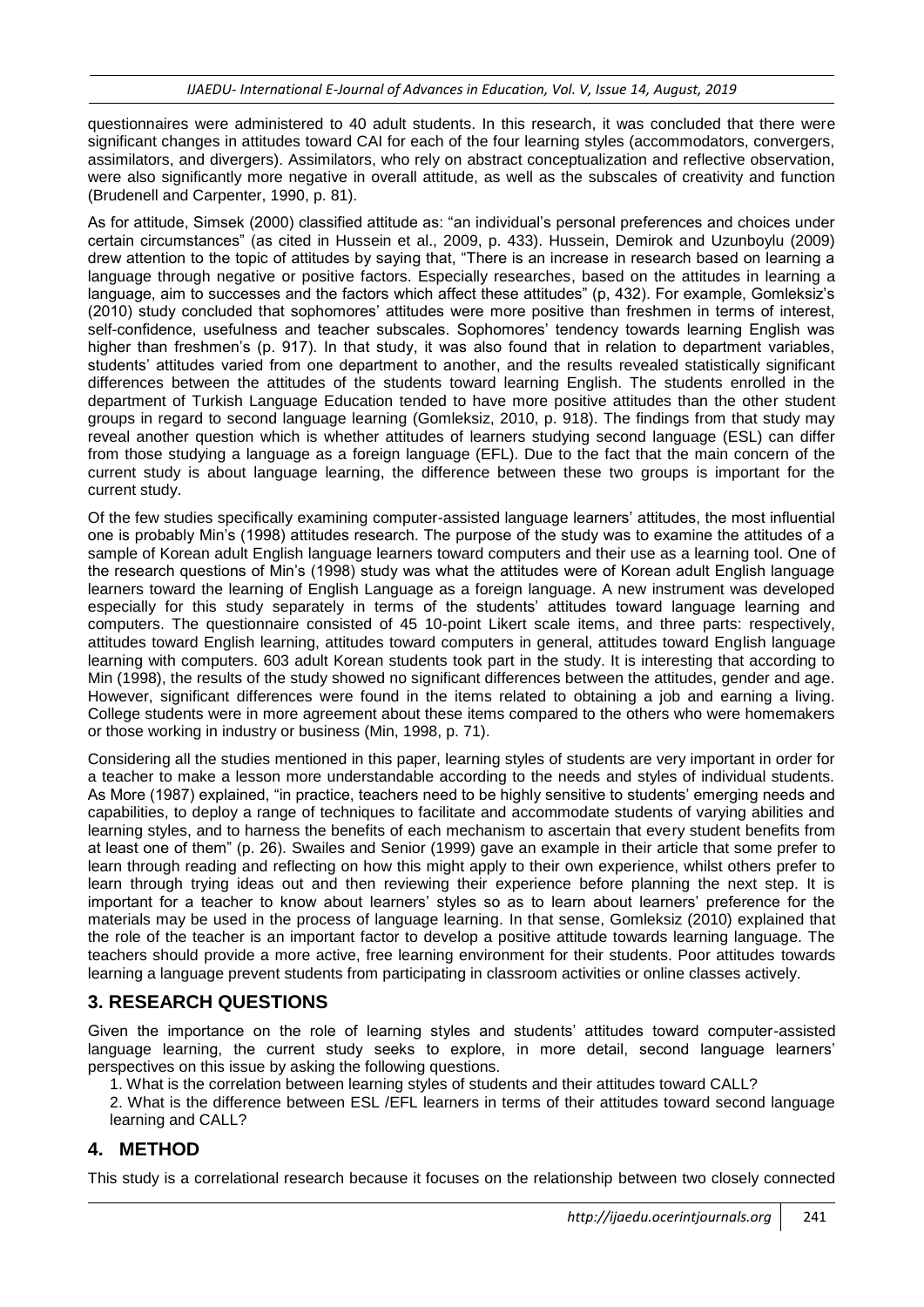### variables.

A total of 50 participants were chosen with the snowball sampling method from the United States and Turkey without looking at their individual differences such as age, gender, personalities, and occupations. These variables were considered as a null hypothesis. For the purposes of this study, the second language referred only to learners of English, whereas foreign language referred to learners of any other language.

For data collection, a questionnaire survey was formed to elicit language learners' responses in terms of learning styles and their attitudes toward computer-assisted language learning. The questionnaire consisted of three parts: a background information section and two Likert-scale response sections. First, brief information about the study was written on the survey to inform the participants about the concept of the research. Also, the consent of the participants about their willingness to take part in the study was asked at the beginning of the survey. The participants had to choose "YES" if they agreed to join the survey. Then, the participants were asked about their background information such as their names, nationalities, first and second languages, whether they are a student now or not, and how long they have studied their target language. After that, Cohen, Rebecca and Chi"s (2002) Learning Style Survey were applied to the participants so as to understand their learning styles in the second section. This survey consisted of 110 Likert-scale items and 11 major activities representing 23 different aspects of learning styles.

In the last section of the research, Min"s (1998) instrument was adapted in order to measure the attitudes of the participants toward computer-assisted language learning. According to Min (1998), this questionnaire was produced in 1997 from the answers to the open-ended questions which were given to 60 advanced level students. During the research, 45 items were asked on the sample and the students had to choose the best option for them from a 10-point Likert Scale ( $0 =$  least positive, 10 = most positive). This questionnaire was chosen specially to support the validity of the instrument by comparing the previous experiment"s results. Min"s (1998) instrument consisted of three parts which were respectively about attitudes toward English learning, attitudes toward computers in general and attitudes toward English language learning with computers. In that study, all the results between second language learning and computer-assisted language learning were compared to find out the effect of computers on language learning. With the same aim, all three parts of Min"s study was used in this current study. 10 point Likert scale was changed to 5-point Likert scale in order to make neutral point in the middle. Therefore, students could give more definite answer instead of deciding between 5 and 6 points in a 10-point scale. In addition, Min (1998) was searching for only English language learning as s second language L2. For the purpose of this study, second language referred to learners of English, whereas foreign language referred to learners of any other language. Because of that, the term "English" was omitted and replaced with "language" in this research. Stockwell (2014) stated that,

 "The starting point for research may also be the technology itself. In this way, it becomes evident that the relationship between research and technology is a mutually dependent one, where it would be rather difficult for one element to exist without some effect on the other two" (p, 26).

As a conclusion of the agreement with Stockwell"s (2014) statement, in terms of data collection, all items of the questionnaire were written online thanks to online questionnaire software, and the link to the survey was distributed via e-mail. Each survey lasted approximately 20 minutes, and the participants were given the option of continuing the study.

Some students did not continue or passed some sections of the survey without answering. These students" answers were not accepted as valid data to examine for the statistical analysis. The link of the survey was sent to 50 students electronically, but 20 of them were excluded from the data for the sake of accurate data analysis. Then, the data obtained from students were transferred to the SPSS package software. In line with the objective of the study, required statistical calculations were made using correlation, t-test analysis. In addition, some figures and descriptive data were used to give additional information about the sample.

## **5. RESULTS**

This section includes findings obtained as a result of statistical analyses on the acquired data. All research questions were revaluated in this section according to these findings.

### **5.1. Research Question 1**

First of all, a bar chart was used to get a general idea about the sample's learning styles. Figure 1 reflects the student"s learning styles preferences according to data obtained from Cohen, Rebecca and Chi"s (2002) questionnaire. Figure 1 shows that the three most preferred learning styles are Field-Independent, Synthesizing and Visual learning styles, whereas the least preferred ones are Auditory, Field-Dependent and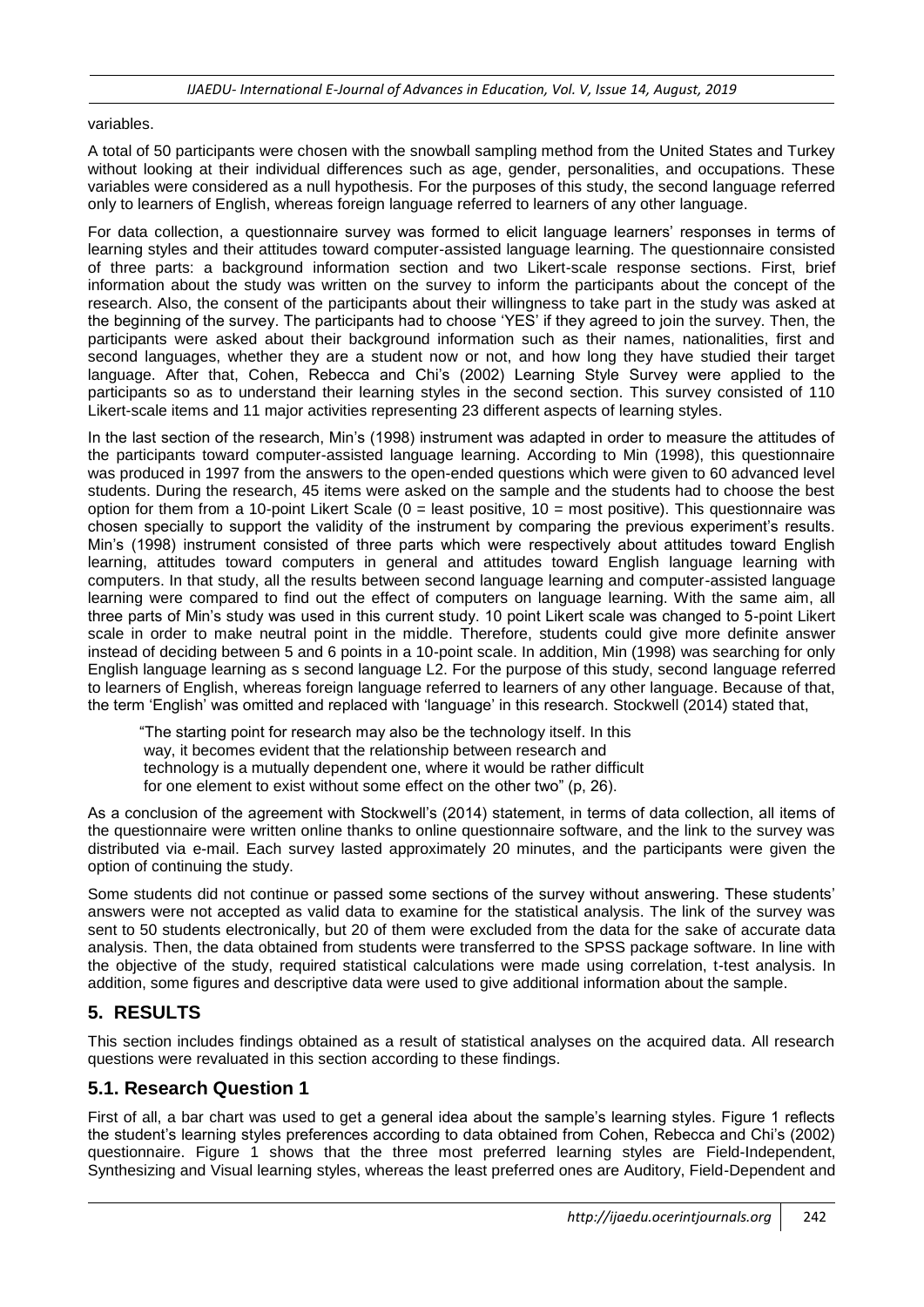#### *IJAEDU- International E-Journal of Advances in Education, Vol. V, Issue 14, August, 2019*

#### Tactile learning styles.



Fig. 1. Learning Styles Distribution in Total

Then, in terms of the first research question regarding the correlation between learning styles and the attitudes of the students toward CALL, Pearson Correlation Coefficient data analysis was conducted to all variables, including attitudes (three concepts of attitudes), and all the learning styles which consist of twentythree types. In total, there were twenty-six variables in this study based upon the research question. In Table 1, the first column shows the correlation of attitudes toward second language learning (first part of Min"s questionnaire) and the other variables, which are all learning styles. The value of r which measures the strength and direction of a linear relationship between these variables (positive or negative) is calculated as Table 1

Pearson's Correlation Coefficient between learning styles and second language learning

| rabie i             |                                                                                        |         |          |                     |             |             |         |          |         |         |         |            |             |            |           |         |           |           |              |           |           |            |            |         |
|---------------------|----------------------------------------------------------------------------------------|---------|----------|---------------------|-------------|-------------|---------|----------|---------|---------|---------|------------|-------------|------------|-----------|---------|-----------|-----------|--------------|-----------|-----------|------------|------------|---------|
|                     | Pearson's Correlation Coefficient between learning styles and second language learning |         |          |                     |             |             |         |          |         |         |         |            |             |            |           |         |           |           |              |           |           |            |            |         |
|                     | Attitude                                                                               | Visual  | Auditory | $-$ kine<br>Tactile | Extroverted | Introverted | Random  | Concrete | Closure | open    | Global  | Particular | Sythesizing | Analytical | Sharpener | eveler  | Deductive | Inductive | Field-indepe | Dependent | Impulsive | Reflective | Metaphoric | Literal |
| Attitude            | 1.00                                                                                   |         |          |                     |             |             |         |          |         |         |         |            |             |            |           |         |           |           |              |           |           |            |            |         |
| Visual              | 0.24                                                                                   | 1.00    |          |                     |             |             |         |          |         |         |         |            |             |            |           |         |           |           |              |           |           |            |            |         |
| Auditory            | $-0.04$                                                                                | $-0.15$ | 1.00     |                     |             |             |         |          |         |         |         |            |             |            |           |         |           |           |              |           |           |            |            |         |
| Tactile - kinesthet | 0.20                                                                                   | 0.32    | 0.44     | 1.00                |             |             |         |          |         |         |         |            |             |            |           |         |           |           |              |           |           |            |            |         |
| Extroverted         | 0.40                                                                                   | 0.21    | 0.08     | 0.39                | 1.00        |             |         |          |         |         |         |            |             |            |           |         |           |           |              |           |           |            |            |         |
| Introverted         | $-0.12$                                                                                | $-0.13$ | 0.33     | 0.05                | $-0.52$     | 1.00        |         |          |         |         |         |            |             |            |           |         |           |           |              |           |           |            |            |         |
| Random              | 0.36                                                                                   | 0.14    | 0.30     | 0.45                | 0.43        | $-0.13$     | 1.00    |          |         |         |         |            |             |            |           |         |           |           |              |           |           |            |            |         |
| Concrete            | 0.03                                                                                   | 0.06    | 0.43     | 0.23                | $-0.13$     | 0.37        | 0.22    | 1.00     |         |         |         |            |             |            |           |         |           |           |              |           |           |            |            |         |
| Closure             | 0.11                                                                                   | 0.36    | $-0.09$  | $-0.01$             | 0.24        | $-0.15$     | 0.51    | 0.29     | 1.00    |         |         |            |             |            |           |         |           |           |              |           |           |            |            |         |
| open                | 0.12                                                                                   | 0.03    | 0.33     | 0.34                | 0.11        | 0.12        | $-0.01$ | 0.11     | $-0.29$ | 1.00    |         |            |             |            |           |         |           |           |              |           |           |            |            |         |
| Global              | 0.11                                                                                   | 0.11    | 0.27     | 0.21                | $-0.09$     | 0.10        | 0.21    | 0.41     | 0.00    | 0.25    | 1.00    |            |             |            |           |         |           |           |              |           |           |            |            |         |
| Particular          | 0.13                                                                                   | 0.22    | 0.17     | 0.55                | 0.30        | $-0.06$     | 0.37    | 0.39     | 0.21    | 0.02    | $-0.01$ | 1.00       |             |            |           |         |           |           |              |           |           |            |            |         |
| Sythesizing         | 0.01                                                                                   | $-0.02$ | 0.26     | 0.21                | 0.26        | $-0.22$     | 0.36    | 0.23     | 0.45    | 0.19    | 0.18    | $-0.01$    | 1.00        |            |           |         |           |           |              |           |           |            |            |         |
| Analytical          | $-0.15$                                                                                | $-0.23$ | 0.26     | 0.22                | $-0.01$     | 0.41        | 0.09    | 0.40     | 0.08    | $-0.06$ | $-0.04$ | 0.31       | 0.03        | 1.00       |           |         |           |           |              |           |           |            |            |         |
| Sharpener           | $-0.07$                                                                                | $-0.07$ | $-0.04$  | $-0.16$             | 0.16        | $-0.11$     | 0.43    | 0.03     | 0.66    | $-0.26$ | $-0.01$ | $-0.02$    | 0.60        | 0.15       | 1.00      |         |           |           |              |           |           |            |            |         |
| Leveler             | 0.08                                                                                   | 0.35    | 0.08     | 0.28                | 0.18        | $-0.05$     | $-0.09$ | 0.31     | 0.18    | 0.29    | 0.43    | 0.02       | 0.18        | 0.04       | $-0.17$   | 1.00    |           |           |              |           |           |            |            |         |
| Deductive           | 0.12                                                                                   | $-0.04$ | $-0.05$  | $-0.05$             | 0.15        | $-0.10$     | 0.12    | $-0.09$  | 0.27    | $-0.10$ | 0.16    | 0.08       | 0.37        | $-0.16$    | 0.47      | $-0.04$ | 1.00      |           |              |           |           |            |            |         |
| Inductive           | 0.54                                                                                   | 0.12    | 0.27     | 0.05                | 0.15        | 0.32        | 0.14    | 0.22     | 0.10    | 0.13    | 0.31    | $-0.11$    | 0.02        | 0.05       | $-0.10$   | 0.24    | 0.21      | 1.00      |              |           |           |            |            |         |
| Field-independent   | 0.08                                                                                   | 0.02    | 0.33     | 0.11                | 0.17        | 0.06        | 0.50    | 0.33     | 0.43    | 0.28    | 0.21    | 0.04       | 0.75        | 0.12       | 0.51      | 0.05    | 0.26      | 0.29      | 1.00         |           |           |            |            |         |
| Dependent           | 0.31                                                                                   | 0.54    | 0.17     | 0.40                | 0.09        | 0.03        | 0.00    | 0.15     | $-0.07$ | 0.28    | 0.31    | 0.19       | $-0.05$     | $-0.13$    | $-0.30$   | 0.42    | 0.08      | 0.24      | 0.00         | 1.00      |           |            |            |         |
| Impulsive           | 0.16                                                                                   | 0.03    | 0.32     | 0.46                | 0.65        | $-0.30$     | 0.48    | 0.02     | 0.19    | 0.11    | $-0.05$ | 0.33       | 0.57        | 0.21       | 0.34      | 0.00    | 0.19      | $-0.12$   | 0.43         | 0.06      | 1.00      |            |            |         |
| Reflective          | 0.06                                                                                   | 0.23    | 0.14     | 0.02                | $-0.15$     | 0.38        | 0.09    | 0.50     | 0.26    | 0.16    | 0.40    | 0.00       | 0.04        | 0.43       | 0.04      | 0.44    | $-0.25$   | 0.40      | 0.32         | 0.29      | $-0.13$   | 1.00       |            |         |
| Metaphoric          | 0.05                                                                                   | $-0.19$ | 0.32     | 0.24                | 0.16        | 0.17        | 0.02    | 0.27     | $-0.22$ | 0.31    | 0.28    | 0.15       | 0.06        | 0.43       | $-0.32$   | 0.24    | $-0.11$   | 0.36      | 0.24         | 0.15      | 0.17      | 0.38       | 1.00       |         |
| Literal             | 0.33                                                                                   | 0.26    | $-0.11$  | 0.09                | 0.21        | $-0.17$     | 0.15    | $-0.10$  | 0.30    | $-0.18$ | $-0.13$ | 0.15       | 0.07        | $-0.14$    | 0.31      | 0.06    | 0.27      | $-0.10$   | $-0.10$      | 0.03      | 0.09      | $-0.28$    | $-0.61$    | 1.00    |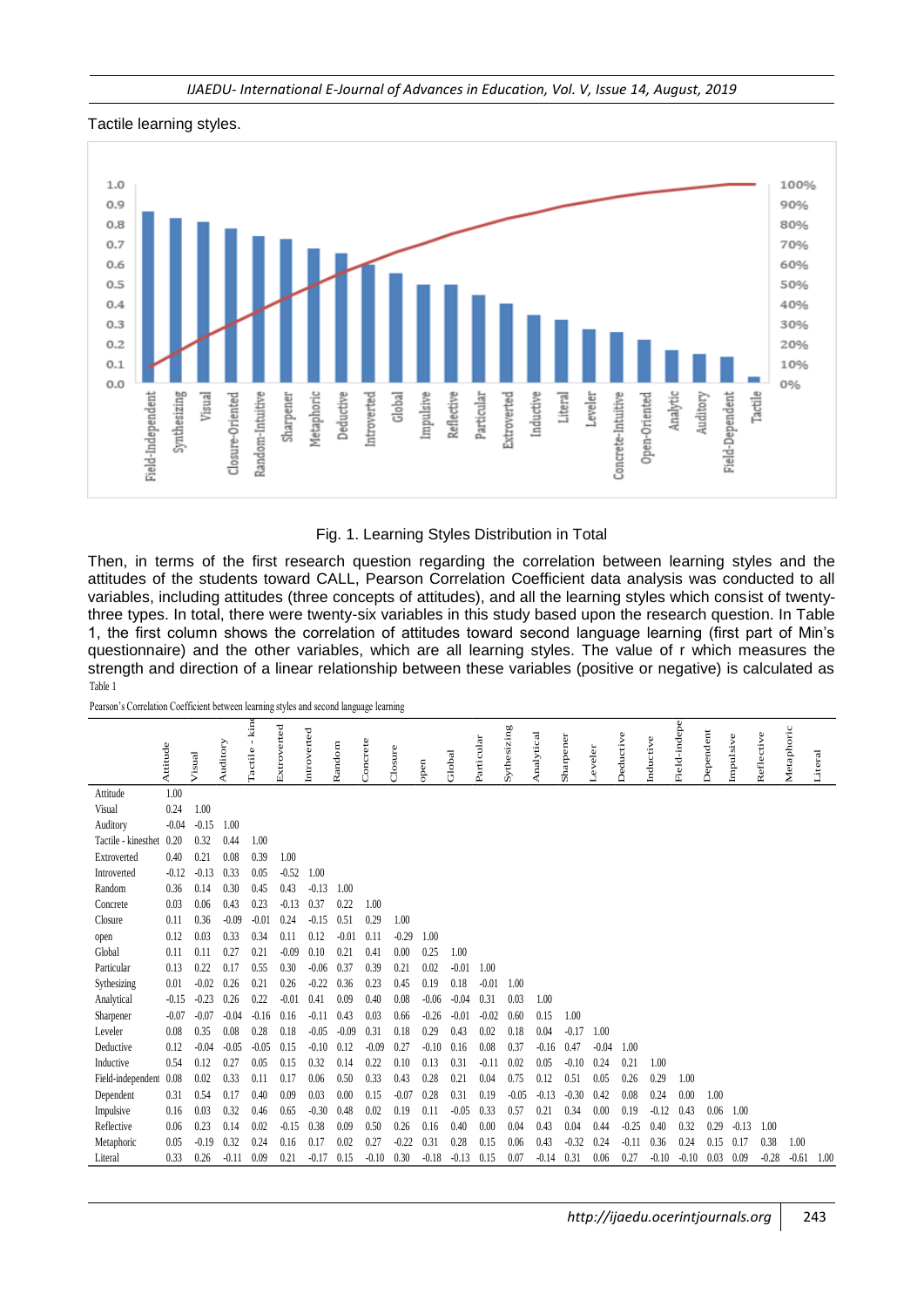|                                                                                                                             |                |              |                                         |          |                 |             | IJAEDU- International E-Journal of Advances in Education, Vol. V, Issue 14, August, 2019                                                                                                                              |        |          |         |      |        |            |             |            |            |           |         |           |           |                |           |           |           |            |            |         |         |
|-----------------------------------------------------------------------------------------------------------------------------|----------------|--------------|-----------------------------------------|----------|-----------------|-------------|-----------------------------------------------------------------------------------------------------------------------------------------------------------------------------------------------------------------------|--------|----------|---------|------|--------|------------|-------------|------------|------------|-----------|---------|-----------|-----------|----------------|-----------|-----------|-----------|------------|------------|---------|---------|
| Table 2                                                                                                                     |                |              |                                         |          |                 |             |                                                                                                                                                                                                                       |        |          |         |      |        |            |             |            |            |           |         |           |           |                |           |           |           |            |            |         |         |
| Pearson's Correlation Coefficient between learning styles and attitudes toward computers in general                         |                |              |                                         |          |                 |             |                                                                                                                                                                                                                       |        |          |         |      |        |            |             |            |            |           |         |           |           |                |           |           |           |            |            |         |         |
|                                                                                                                             |                | Attitude Tow |                                         |          | Tactile - kines |             |                                                                                                                                                                                                                       |        |          |         |      |        |            |             |            |            |           |         |           |           | Field-indepen  |           |           |           |            |            |         |         |
|                                                                                                                             |                |              |                                         |          |                 |             |                                                                                                                                                                                                                       |        |          |         |      |        |            |             |            |            |           |         |           |           |                |           |           |           |            |            |         |         |
|                                                                                                                             |                |              | Visual                                  | Auditory |                 | Extroverted | Introverted                                                                                                                                                                                                           | Random | Concrete | Closure | open | Global | Particular | Sythesizing |            | Analytical | Sharpener | Leveler | Deductive | Inductive |                |           | Dependent | Impulsive | Reflective | Metaphoric |         | Literal |
|                                                                                                                             |                |              |                                         |          |                 |             |                                                                                                                                                                                                                       |        |          |         |      |        |            |             |            |            |           |         |           |           |                |           |           |           |            |            |         |         |
| <b>Attitude Toward</b>                                                                                                      |                | 1.00         |                                         |          |                 |             |                                                                                                                                                                                                                       |        |          |         |      |        |            |             |            |            |           |         |           |           |                |           |           |           |            |            |         |         |
| Visual                                                                                                                      |                |              | $-0.16$ 1.00                            |          |                 |             |                                                                                                                                                                                                                       |        |          |         |      |        |            |             |            |            |           |         |           |           |                |           |           |           |            |            |         |         |
| Auditory                                                                                                                    |                |              | $-0.08 - 0.15$ 1.00                     |          |                 |             |                                                                                                                                                                                                                       |        |          |         |      |        |            |             |            |            |           |         |           |           |                |           |           |           |            |            |         |         |
| Tactile - kinesthe                                                                                                          |                |              | $-0.11$ $0.32$ $0.44$ $1.00$            |          |                 |             |                                                                                                                                                                                                                       |        |          |         |      |        |            |             |            |            |           |         |           |           |                |           |           |           |            |            |         |         |
| Extroverted                                                                                                                 |                |              | 0.15 0.21 0.08 0.39 1.00                |          |                 |             |                                                                                                                                                                                                                       |        |          |         |      |        |            |             |            |            |           |         |           |           |                |           |           |           |            |            |         |         |
| Introverted<br>Random                                                                                                       |                |              |                                         |          |                 |             | $-0.18$ $-0.13$ $0.33$ $0.05$ $-0.52$ $1.00$<br>0.30 0.14 0.30 0.45 0.43 -0.13 1.00                                                                                                                                   |        |          |         |      |        |            |             |            |            |           |         |           |           |                |           |           |           |            |            |         |         |
| Concrete                                                                                                                    |                |              |                                         |          |                 |             | 0.08 0.06 0.43 0.23 -0.13 0.37 0.22 1.00                                                                                                                                                                              |        |          |         |      |        |            |             |            |            |           |         |           |           |                |           |           |           |            |            |         |         |
| Closure                                                                                                                     |                |              |                                         |          |                 |             | 0.06 0.36 -0.09 -0.01 0.24 -0.15 0.51 0.29 1.00                                                                                                                                                                       |        |          |         |      |        |            |             |            |            |           |         |           |           |                |           |           |           |            |            |         |         |
| open                                                                                                                        |                |              |                                         |          |                 |             | 0.18 0.03 0.33 0.34 0.11 0.12 -0.01 0.11 -0.29 1.00                                                                                                                                                                   |        |          |         |      |        |            |             |            |            |           |         |           |           |                |           |           |           |            |            |         |         |
| Global                                                                                                                      |                |              |                                         |          |                 |             | $-0.02$ 0.11 0.27 0.21 $-0.09$ 0.10 0.21 0.41 0.00 0.25 1.00                                                                                                                                                          |        |          |         |      |        |            |             |            |            |           |         |           |           |                |           |           |           |            |            |         |         |
| Particular                                                                                                                  |                |              |                                         |          |                 |             | $-0.14$ 0.22 0.17 0.55 0.30 $-0.06$ 0.37 0.39 0.21 0.02 $-0.01$ 1.00                                                                                                                                                  |        |          |         |      |        |            |             |            |            |           |         |           |           |                |           |           |           |            |            |         |         |
| Sythesizing                                                                                                                 |                |              |                                         |          |                 |             | 0.13 -0.02 0.26 0.21 0.26 -0.22 0.36 0.23 0.45 0.19 0.18 -0.01 1.00                                                                                                                                                   |        |          |         |      |        |            |             |            |            |           |         |           |           |                |           |           |           |            |            |         |         |
| Analytical                                                                                                                  |                |              |                                         |          |                 |             | $-0.12 - 0.23$ 0.26 0.22 $-0.01$ 0.41 0.09 0.40 0.08 $-0.06 - 0.04$ 0.31 0.03 1.00                                                                                                                                    |        |          |         |      |        |            |             |            |            |           |         |           |           |                |           |           |           |            |            |         |         |
| Sharpener                                                                                                                   |                |              |                                         |          |                 |             | $-0.05$ $-0.07$ $-0.04$ $-0.16$ $0.16$ $-0.11$ $0.43$ $0.03$ $0.66$ $-0.26$ $-0.01$ $-0.02$ $0.60$ $0.15$ $1.00$                                                                                                      |        |          |         |      |        |            |             |            |            |           |         |           |           |                |           |           |           |            |            |         |         |
| Leveler                                                                                                                     |                |              |                                         |          |                 |             | 0.02 0.35 0.08 0.28 0.18 -0.05 -0.09 0.31 0.18 0.29 0.43 0.02 0.18 0.04 -0.17 1.00                                                                                                                                    |        |          |         |      |        |            |             |            |            |           |         |           |           |                |           |           |           |            |            |         |         |
| Deductive                                                                                                                   |                |              |                                         |          |                 |             | $-0.11$ $-0.04$ $-0.05$ $-0.05$ $0.15$ $-0.10$ $0.12$ $-0.09$ $0.27$ $-0.10$ $0.16$ $0.08$ $0.37$ $-0.16$ $0.47$ $-0.04$ $1.00$                                                                                       |        |          |         |      |        |            |             |            |            |           |         |           |           |                |           |           |           |            |            |         |         |
| Inductive                                                                                                                   |                |              |                                         |          |                 |             | 0.33 0.12 0.27 0.05 0.15 0.32 0.14 0.22 0.10 0.13 0.31 -0.11 0.02 0.05 -0.10 0.24 0.21 1.00                                                                                                                           |        |          |         |      |        |            |             |            |            |           |         |           |           |                |           |           |           |            |            |         |         |
| Field-independer                                                                                                            |                |              |                                         |          |                 |             | 0.19 0.02 0.33 0.11 0.17 0.06 0.50 0.33 0.43 0.28 0.21 0.04 0.75 0.12 0.51 0.05 0.26 0.29 1.00                                                                                                                        |        |          |         |      |        |            |             |            |            |           |         |           |           |                |           |           |           |            |            |         |         |
| Dependent                                                                                                                   |                |              |                                         |          |                 |             | 0.00 0.54 0.17 0.40 0.09 0.03 0.00 0.15 -0.07 0.28 0.31 0.19 -0.05 -0.13 -0.30 0.42 0.08 0.24 0.00 1.00                                                                                                               |        |          |         |      |        |            |             |            |            |           |         |           |           |                |           |           |           |            |            |         |         |
| Impulsive                                                                                                                   |                |              |                                         |          |                 |             | 0.02 0.03 0.32 0.46 0.65 -0.30 0.48 0.02 0.19 0.11 -0.05 0.33 0.57 0.21 0.34 0.00 0.19 -0.12 0.43 0.06 1.00                                                                                                           |        |          |         |      |        |            |             |            |            |           |         |           |           |                |           |           |           |            |            |         |         |
| Reflective                                                                                                                  |                |              |                                         |          |                 |             | 0.10 0.23 0.14 0.02 -0.15 0.38 0.09 0.50 0.26 0.16 0.40 0.00 0.04 0.43 0.04 0.44 -0.25 0.40 0.32 0.29 -0.13 1.00                                                                                                      |        |          |         |      |        |            |             |            |            |           |         |           |           |                |           |           |           |            |            |         |         |
| Metaphoric                                                                                                                  |                |              |                                         |          |                 |             | 0.05 -0.19 0.32 0.24 0.16 0.17 0.02 0.27 -0.22 0.31 0.28 0.15 0.06 0.43 -0.32 0.24 -0.11 0.36 0.24 0.15 0.17 0.38 1.00                                                                                                |        |          |         |      |        |            |             |            |            |           |         |           |           |                |           |           |           |            |            |         |         |
| Literal                                                                                                                     |                |              |                                         |          |                 |             | 0.09 0.26 -0.11 0.09 0.21 -0.17 0.15 -0.10 0.30 -0.18 -0.13 0.15 0.07 -0.14 0.31 0.06 0.27 -0.10 -0.10 0.03 0.09 -0.28 -0.61 1.00                                                                                     |        |          |         |      |        |            |             |            |            |           |         |           |           |                |           |           |           |            |            |         |         |
| Table 3<br>Pearson's Correlation Coefficient between learning styles and attitudes toward language education with computers |                |              |                                         |          |                 |             |                                                                                                                                                                                                                       |        |          |         |      |        |            |             |            |            |           |         |           |           |                |           |           |           |            |            |         |         |
|                                                                                                                             |                |              |                                         |          |                 |             |                                                                                                                                                                                                                       |        |          |         |      |        |            |             |            |            |           |         |           |           |                |           |           |           |            |            |         |         |
|                                                                                                                             |                |              |                                         |          |                 |             |                                                                                                                                                                                                                       |        |          |         |      |        |            |             |            |            |           |         |           |           |                |           |           |           |            |            |         |         |
|                                                                                                                             |                |              |                                         |          |                 |             |                                                                                                                                                                                                                       |        |          |         |      |        |            |             |            |            |           |         |           |           |                |           |           |           |            |            |         |         |
|                                                                                                                             | Attitude Towar | Visuai       |                                         | Auditory | Tactile - kines | Extroverted | Introverted                                                                                                                                                                                                           | Random | Concrete | Closure | open | Globai | Particular | Sythesizing | Analytical |            | Sharpener | Leveler | Deductive | Inductive | Field-independ | Dependent |           | Impuisive | Reflective | Metaphoric | Literal |         |
| <b>Attitude Towa</b>                                                                                                        | 1.00           |              |                                         |          |                 |             |                                                                                                                                                                                                                       |        |          |         |      |        |            |             |            |            |           |         |           |           |                |           |           |           |            |            |         |         |
| Visual                                                                                                                      |                | $0.08$ 1.00  | $0.01 - 0.15$ 1.00                      |          |                 |             |                                                                                                                                                                                                                       |        |          |         |      |        |            |             |            |            |           |         |           |           |                |           |           |           |            |            |         |         |
| Auditory<br>Tactile - kinest                                                                                                |                |              | $0.12$ $0.32$ $0.44$ $1.00$             |          |                 |             |                                                                                                                                                                                                                       |        |          |         |      |        |            |             |            |            |           |         |           |           |                |           |           |           |            |            |         |         |
| Extroverted                                                                                                                 |                |              | 0.18 0.21 0.08 0.39 1.00                |          |                 |             |                                                                                                                                                                                                                       |        |          |         |      |        |            |             |            |            |           |         |           |           |                |           |           |           |            |            |         |         |
| Introverted                                                                                                                 |                |              | $0.19 - 0.13$ $0.33$ $0.05 - 0.52$ 1.00 |          |                 |             |                                                                                                                                                                                                                       |        |          |         |      |        |            |             |            |            |           |         |           |           |                |           |           |           |            |            |         |         |
| Random                                                                                                                      |                |              |                                         |          |                 |             | 0.26 0.14 0.30 0.45 0.43 0.13 1.00                                                                                                                                                                                    |        |          |         |      |        |            |             |            |            |           |         |           |           |                |           |           |           |            |            |         |         |
| Concrete                                                                                                                    |                |              |                                         |          |                 |             | 0.28 0.06 0.43 0.23 -0.13 0.37 0.22 1.00                                                                                                                                                                              |        |          |         |      |        |            |             |            |            |           |         |           |           |                |           |           |           |            |            |         |         |
| Closure                                                                                                                     |                |              |                                         |          |                 |             | 0.30 0.36 -0.09 -0.01 0.24 -0.15 0.51 0.29 1.00                                                                                                                                                                       |        |          |         |      |        |            |             |            |            |           |         |           |           |                |           |           |           |            |            |         |         |
| open<br>Global                                                                                                              |                |              |                                         |          |                 |             | 0.09 0.03 0.33 0.34 0.11 0.12 -0.01 0.11 -0.29 1.00<br>-0.03 0.11 0.27 0.21 -0.09 0.10 0.21 0.41 0.00 0.25 1.00                                                                                                       |        |          |         |      |        |            |             |            |            |           |         |           |           |                |           |           |           |            |            |         |         |
| Particular                                                                                                                  |                |              |                                         |          |                 |             | 0.10 0.22 0.17 0.55 0.30 -0.06 0.37 0.39 0.21 0.02 -0.01 1.00                                                                                                                                                         |        |          |         |      |        |            |             |            |            |           |         |           |           |                |           |           |           |            |            |         |         |
| Sythesizing                                                                                                                 |                |              |                                         |          |                 |             | 0.05 -0.02 0.26 0.21 0.26 -0.22 0.36 0.23 0.45 0.19 0.18 -0.01 1.00                                                                                                                                                   |        |          |         |      |        |            |             |            |            |           |         |           |           |                |           |           |           |            |            |         |         |
| Analytical                                                                                                                  |                |              |                                         |          |                 |             | $0.24 - 0.23$ $0.26$ $0.22 - 0.01$ $0.41$ $0.09$ $0.40$ $0.08$ $0.06$ $0.04$ $0.31$ $0.03$ $1.00$                                                                                                                     |        |          |         |      |        |            |             |            |            |           |         |           |           |                |           |           |           |            |            |         |         |
| Sharpener                                                                                                                   |                |              |                                         |          |                 |             | $-0.01$ $-0.07$ $-0.04$ $-0.16$ $0.16$ $-0.11$ $0.43$ $0.03$ $0.66$ $-0.26$ $-0.01$ $-0.02$ $0.60$ $0.15$ $1.00$                                                                                                      |        |          |         |      |        |            |             |            |            |           |         |           |           |                |           |           |           |            |            |         |         |
| Leveler<br>Deductive                                                                                                        |                |              |                                         |          |                 |             | 0.21 0.35 0.08 0.28 0.18 -0.05 -0.09 0.31 0.18 0.29 0.43 0.02 0.18 0.04 -0.17 1.00<br>$-0.23$ $-0.04$ $-0.05$ $-0.05$ $0.15$ $-0.10$ $0.12$ $-0.09$ $0.27$ $-0.10$ $0.16$ $0.08$ $0.37$ $-0.16$ $0.47$ $-0.04$ $1.00$ |        |          |         |      |        |            |             |            |            |           |         |           |           |                |           |           |           |            |            |         |         |
| Inductive                                                                                                                   |                |              |                                         |          |                 |             | 0.43 0.12 0.27 0.05 0.15 0.32 0.14 0.22 0.10 0.13 0.31 -0.11 0.02 0.05 -0.10 0.24 0.21 1.00                                                                                                                           |        |          |         |      |        |            |             |            |            |           |         |           |           |                |           |           |           |            |            |         |         |
| Field-independ                                                                                                              |                |              |                                         |          |                 |             | 0.28 0.02 0.33 0.11 0.17 0.06 0.50 0.33 0.43 0.28 0.21 0.04 0.75 0.12 0.51 0.05 0.26 0.29 1.00                                                                                                                        |        |          |         |      |        |            |             |            |            |           |         |           |           |                |           |           |           |            |            |         |         |
| Dependent                                                                                                                   |                |              |                                         |          |                 |             | $-0.06$ $0.54$ $0.17$ $0.40$ $0.09$ $0.03$ $0.00$ $0.15$ $-0.07$ $0.28$ $0.31$ $0.19$ $-0.05$ $-0.13$ $-0.30$ $0.42$ $0.08$ $0.24$ $0.00$ $1.00$                                                                      |        |          |         |      |        |            |             |            |            |           |         |           |           |                |           |           |           |            |            |         |         |
| Impulsive                                                                                                                   |                |              |                                         |          |                 |             | 0.13 0.03 0.32 0.46 0.65 -0.30 0.48 0.02 0.19 0.11 -0.05 0.33 0.57 0.21 0.34 0.00 0.19 -0.12 0.43 0.06 1.00                                                                                                           |        |          |         |      |        |            |             |            |            |           |         |           |           |                |           |           |           |            |            |         |         |
| Reflective                                                                                                                  |                |              |                                         |          |                 |             | 0.47 0.23 0.14 0.02 -0.15 0.38 0.09 0.50 0.26 0.16 0.40 0.00 0.04 0.43 0.04 0.44 -0.25 0.40 0.32 0.29 -0.13 1.00                                                                                                      |        |          |         |      |        |            |             |            |            |           |         |           |           |                |           |           |           |            |            |         |         |
| Metaphoric                                                                                                                  |                |              |                                         |          |                 |             | 0.19 -0.19 0.32 0.24 0.16 0.17 0.02 0.27 -0.22 0.31 0.28 0.15 0.06 0.43 -0.32 0.24 -0.11 0.36 0.24 0.15 0.17 0.38 1.00                                                                                                |        |          |         |      |        |            |             |            |            |           |         |           |           |                |           |           |           |            |            |         |         |
| Literal<br>$\sim$<br>$\sqrt{2}$                                                                                             |                |              |                                         |          |                 |             | -0.11 0.26 -0.11 0.09 0.21 -0.17 0.15 -0.10 0.30 -0.18 -0.13 0.15 0.07 -0.14 0.31 0.06 0.27 -0.10 -0.10 0.03 0.09 -0.28 -0.61 1.00<br>$F A$ $f_{\text{max}}$ $f_{\text{max}}$                                         |        |          |         |      |        |            |             |            |            |           |         |           |           |                |           |           |           |            |            |         |         |

+0.40 for extroverted, and +0.54 for inductive learning styles. As a result of the analysis, a positive scale, moderately significant relationship was found between extroverted and inductive learning styles of students, and their attitudes toward second language learning (Table 1). The same correlation was conducted with the second part results of Min"s Questionnaire to find out the correlation between learning styles and attitudes

#### *IJAEDU- International E-Journal of Advances in Education, Vol. V, Issue 14, August, 2019*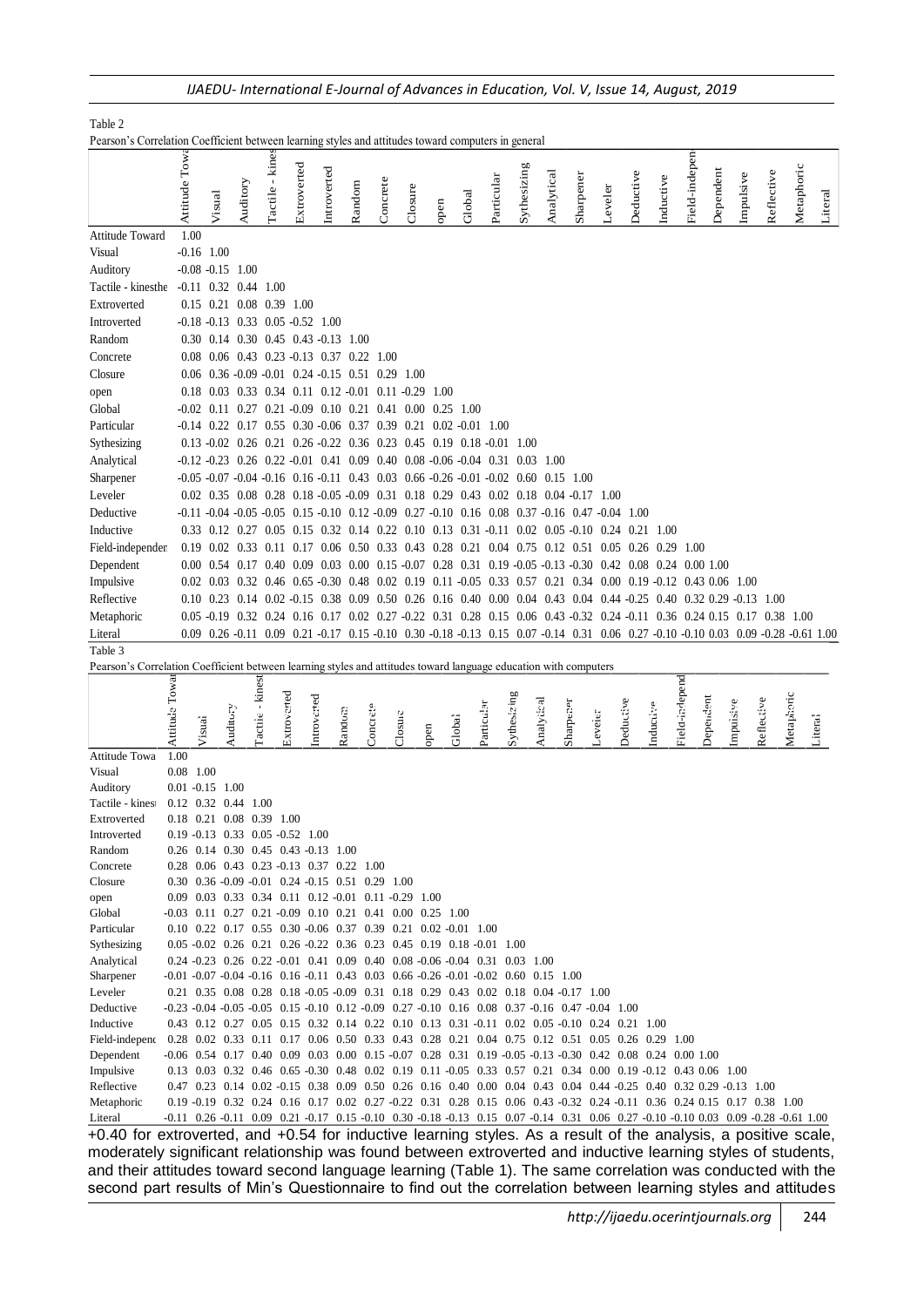toward computers in general. As shown in Table 2, any significant correlation was not found between the variables (r < 0.4). When the data conducted again for attitudes toward CALL (Table 3), a positive moderate scale correlation was found between inductive and reflective learning styles, and attitudes toward CALL. The value of r for inductive is +0.43 and for reflective +0.47 (r>0.40).

# **5.2. Research Question 2**

The answers for Min"s (1998) survey were calculated with regard to the second research question: whether there is a difference between ESL and EFL learners" attitude toward second language learning and computer-assisted language learning, Because of that, all the nominal data in this 5-point Likert scale turned into numerical values, with 1- Strongly Disagree, 2- Disagree, 3-Uncertain, 4-Agree, 5-Strongly Agree. Then, the data gathered from the subjects" answers were averaged to get the mean scores for each item. The standard deviation of all items was calculated in order to understand their proximity to the mean. The participant sample was separated into two groups: ESL and EFL learners. Table 2 shows descriptive data for ESL and EFL learners. In the sample, there were 19 ESL learners and 11 EFL learners. ESL learners spent time studying English as a second language for 15.8 years on average, while EFL learners studied one of the languages among French, Turkish, Russian, Polish, ASL and Spanish as a foreign language for 18.5 years. T-tests were conducted to learn of any correlation between time spent studying a language, and their attitude toward language learning between the two samples. Also, the same correlation between time spent studying a language with computers was calculated. No statistically significant result was found. However, Table 4 showed the results of t-test, and found that there was a significant difference between ESL and EFL learners' attitudes toward second language learning  $[t(18)=2.11, p<0.65]$  and computer assisted language learning [t(28)=2.09, p<.05].

| <b>Attitude</b>                           | <b>Learners</b> | N  | $\bar{x}$ | df |      | p    |
|-------------------------------------------|-----------------|----|-----------|----|------|------|
| Attitudes Toward Second Language Learning | <b>ESL</b>      | 19 | 4.22      | 18 | 2.11 | 0.00 |
|                                           | EFL             | 11 | 3.65      |    |      |      |
| Attitudes Toward Computers in General     | <b>ESL</b>      | 19 | 3.85      | 23 | 2.07 | 0.00 |
|                                           | EFL             | 11 | 2.42      |    |      |      |
| <b>Attitudes Toward CALL</b>              | <b>ESL</b>      | 19 | 3.44      | 28 | 2.09 | 0.00 |
|                                           | EFL             | 11 | 3.00      |    |      |      |

**Table 4. T-test results of the learning style preferences of students and their attitude levels**

### **Table 5. ESL -EFL Learners Attitude Toward Second Language Learning**

| <b>Attitudes Towards Language Learning with Computers</b>                                | <b>ESL</b> | <b>EFL</b>  |
|------------------------------------------------------------------------------------------|------------|-------------|
| <b>Items</b>                                                                             | Mean       | <b>Mean</b> |
| 1. Learning L2 will be helpful for me in obtaining a job and earning a living            | 4.8        | 3.5         |
| 2. Conversing with an L2 instructor is a good method of studying L2.                     | 4.4        | 4.1         |
| 3. Speaking with native speakers of L2 is a shortcut to improve my speaking skills.      | 4.6        | 4.0         |
| 4. Repetition drills are useful in learning conversational L2.                           | 3.9        | 3.1         |
| 5. To master L2, you ought to think in L2                                                | 4.4        | 3.4         |
| 6. When learning to speak L2, grammar should not be emphasized.                          | 3.1        | 2.2         |
| 7. Learning about the culture of language is an important step in L2.                    | 4.0        | 4.2         |
| 8. In learning to speak L2, you must not be afraid to make mistake.                      | 4.5        | 4.6         |
| 9. Keeping an L2 diary is a good way to improve my writing ability.                      | 3.6        | 3.5         |
| 10. Correct pronunciation is important in learning L2.                                   | 4.3        | 3.8         |
| 11. To speak L2 fluently, self-confidence is important.                                  | 4.6        | 4.3         |
| 12. You should memorize a lot of words to improve your conversational skills.            | 4.0        | 2.9         |
| 13. The most important thing in learning L2 is conversational skills.                    | 4.2        | 3.6         |
| 14. The best time to learn language as a foreign or second language is as a small child. | 4.2        | 3.9         |
| 15. L2 speaking ability is essential in international communication.                     | 4.6        | 3.7         |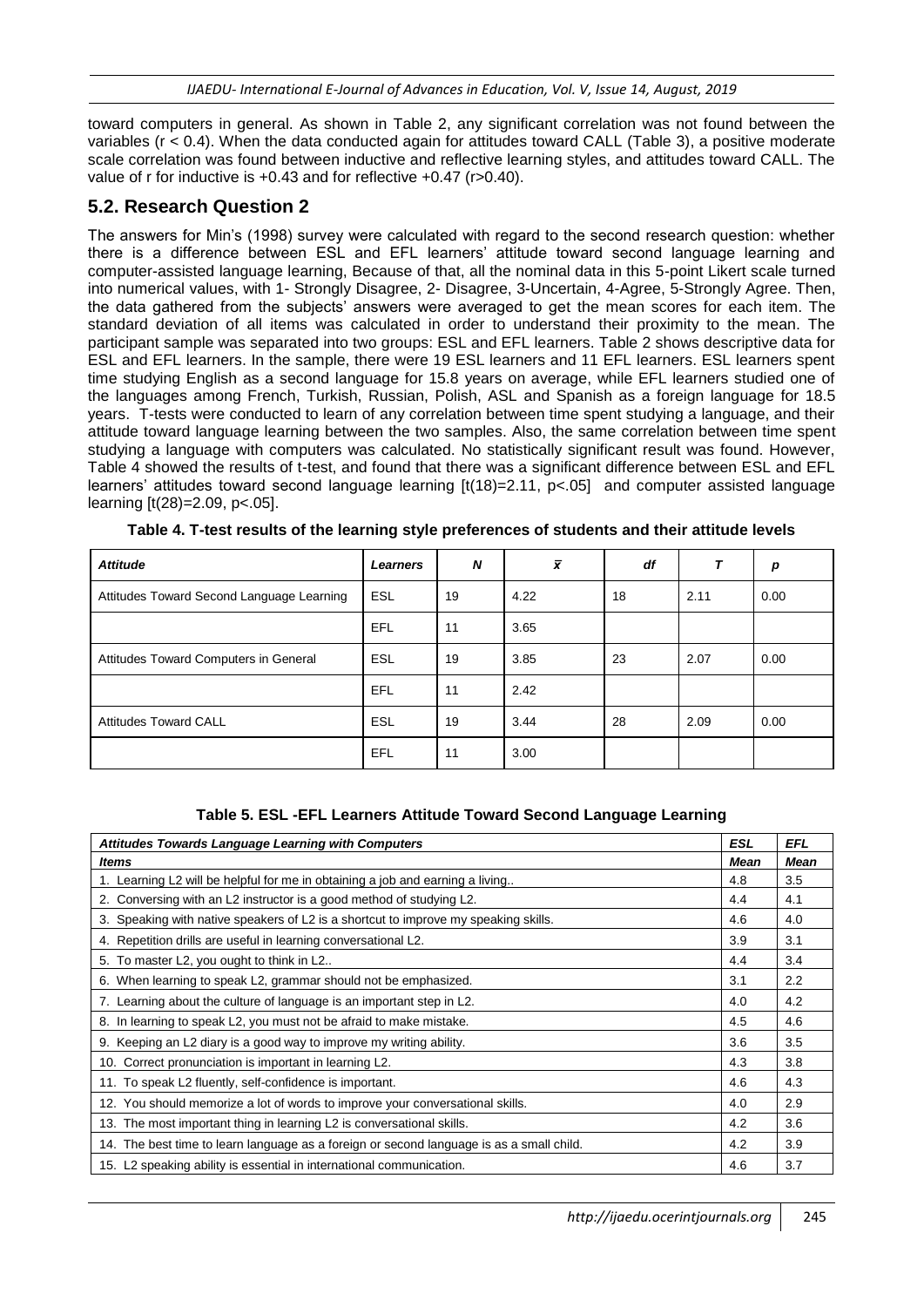It can be concluded from Table 5 that the mean scores of items 1, 5, 6, 12 and 15 in Min"s questionnaire were considerably different when ESL and EFL learners were compared. ESL learners agreed strongly to the statements of these items while EFL learners were uncertain or disagreed with these items (1- Strongly Disagree, 2- Disagree, 3-Uncertain, 4-Agree, 5-Strongly Agree). Item 1, "Learning L2 will be helpful for me in obtaining a job and earning a living," is the most agreed one among all fifteen items by ESL learners. As for EFL learners, item 7 and 8 were two items on which they agreed more than ESL learners. On the other hand, for all the learners, item 8 ("In learning to speak L2, you must not be afraid to make mistakes") was the one they agreed upon (ESL - 4.5 and EFL - 4.6). In addition, item 6 "When learning to speak L2, grammar should not be emphasized" shows how they differ about grammar instruction. ESL learners agree with this statement (3.1), while EFL learners disagree (2.2). Overall, it was concluded from this table that ESL and EFL learners" attitudes varied regarding the items in the questionnaire.

| <b>Attitudes Towards Language Learning with Computers</b>                                                                        | <b>ESL</b>  | <b>EFL</b>  |
|----------------------------------------------------------------------------------------------------------------------------------|-------------|-------------|
| ltems                                                                                                                            | <b>Mean</b> | <b>Mean</b> |
| 1. Using CD-ROM programs is an effective way to learn how to speak L2.                                                           | 3.6         | 3.1         |
| 2. Computers are not helpful for learning L2 conversation.                                                                       | 2.5         | 2.6         |
| 3. Chatting with native speakers on the Internet is helpful for learning L2.                                                     | 4.4         | 3.7         |
| 4. The reason why I don't study L2 with computer is that there is no good computer software for<br>learning L2.                  | 2.5         | 2.6         |
| 5. Studying L2 with computers is boring.                                                                                         | 2.4         | 2.8         |
| 6. Studying L2 with a computer will enhance my speaking ability.                                                                 | 3.3         | 3.2         |
| 7. Using a computer to study L2 improves speaking proficiency.                                                                   | 3.6         | 3.2         |
| 8. Learning L2 by computers is impossible without technical computer knowledge.                                                  | 2.8         | 2.5         |
| 9. Computers can assist in learning L2 faster.                                                                                   | 4.0         | 3.4         |
| 10. Interactive role-playing with the computer makes me less nervous than talking with foreigners<br>directly.                   | 3.1         | 2.8         |
| 11. Worldwide travel through the Internet helps me to understand the culture of L2-speaking<br>countries.                        | 3.8         | 3,5         |
| 12. My incorrect pronunciation can be corrected through computer graphics which show how<br>native speakers pronounce L2 sounds. | 4.2         | 2.7         |
| 13. Taking writing courses through the Internet can improve written Competence in L2.                                            | 3.8         | 3.3         |
| 14. I am eager to study L2 by computer.                                                                                          | 3.8         | 2.8         |
| 15. I can cover more material on my own when I study L2 with computers.                                                          | 3.7         | 2.7         |

### **Table 6. ESL -EFL Learners Attitude Toward Language Learning with Computers**

As a last, it can be concluded from Table 6 that the biggest difference between ESL and EFL learners is determined with the item 12 (ESL- 4.2, EFL-2.7) and 15 (ESL- 3.7, EFL-2.7). ESL learners agreed with these items more than EFL learners. Item 5, "Studying L2 with computers is boring." is the item which EFL learners agreed more than ESL learners. As for item 14 which is "I am eager to study L2 with computers, ESL learners are positive (3.8) while EFL learners are more negative (2.8). Overall, it was concluded from this table that ESL learners more positive compared to EFL learners in terms of language learning with computers.

## **6. DISCUSSION**

One of the main findings of this research was that a positive scale moderately significant relationship exists between extroverted and inductive learning styles of students, and their attitudes toward second language learning. It is also concluded that inductive and reflective learning styles were moderately correlated with their attitudes toward second language learning with computers. Considering two results, inductive learning style is related both with attitudes toward language learning and attitudes towards language learning with computers. As for inductive learning style, inductive learners prefer to go from general to specific and to begin with examples rather than rules or theories, according to the explanation in Cohen, Rebecca and Chi"s (2002) Learning Style Survey. Prince (2006) explained that inductive instruction presents new information in the context of situations, issues, and problems to which students can relate, so there is a much greater chance that the information can be linked to their existing cognitive structures. Prince (2006) suggested that inductive teaching was related to the contextualization of the issues the students learn. Furthermore, Loewen et al. (2009) reported that learners preferred grammar instruction that involved contextualized examples and explanations, as well as activities that required interaction. In their study, many learners stated that they did not like memorization and to be given a list of grammar rules (Loewen et al, 2009, p. 101). One of the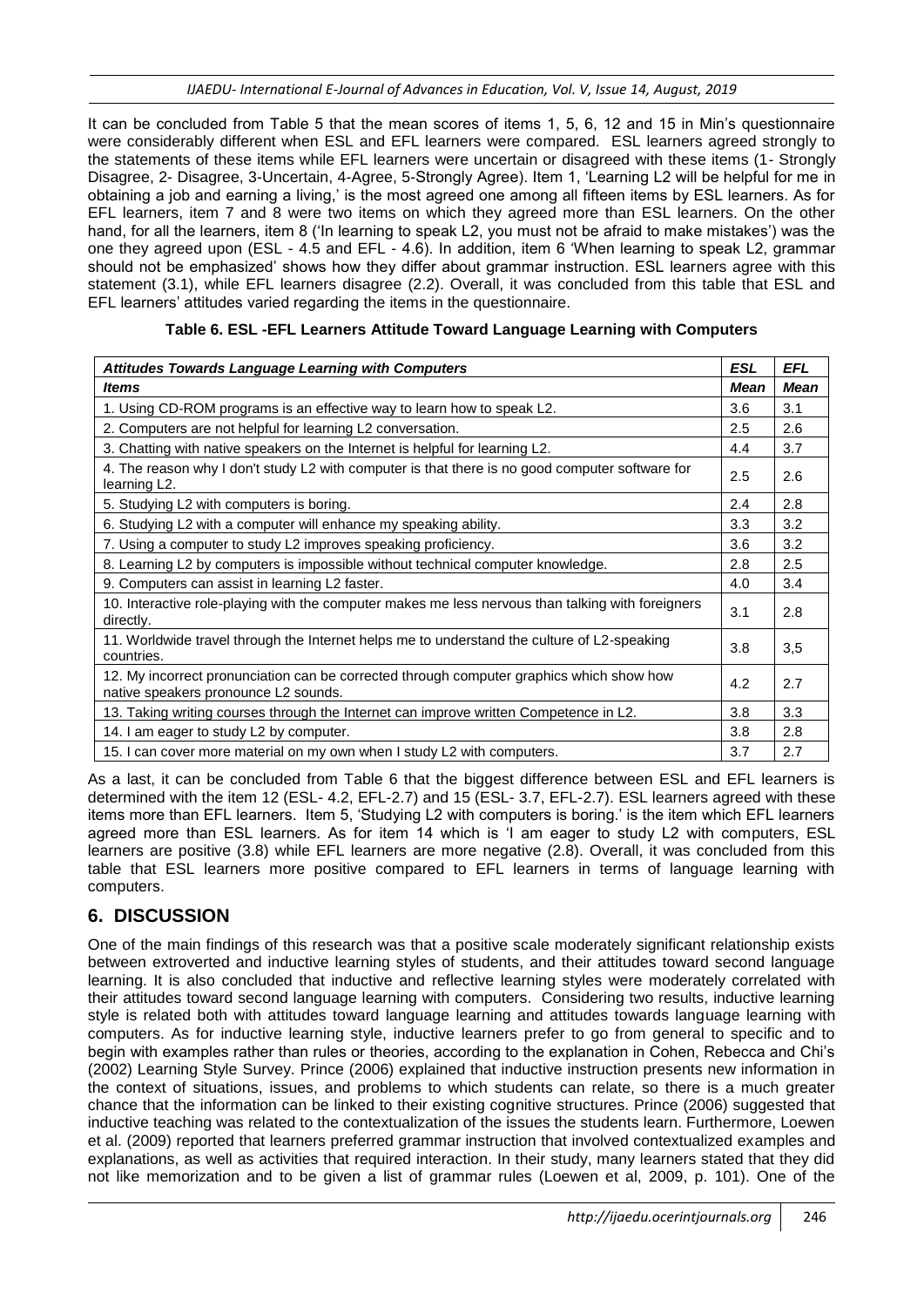conclusions of their study is that students prefer inductive teaching instead of deductive instruction. In this sense, another further question arises, whether this kind of learner"s style preference for learning a language may result in changes for a language teaching method, from deductive to inductive language instruction. Also, in this sense, Prince (2006) added in their study that simply telling students that they would need certain knowledge and skills someday was not a particularly effective motivator, and a preferable alternative was inductive teaching and learning. Therefore, this current study supported these explanations that inductive learners more positive toward language learning, even for online courses.

The second finding of the study was that there was a significant difference between ESL and EFL learners' attitudes toward language learning. The reason may be that ESL learners are more motivated to get a job or earn a living, contrary to EFL learners. As Loewen et al. (2009) concluded in their study, there were varied beliefs about grammar instruction and error correction between ESL and EFL learners. The current study supports the conclusions of Loewen et al. (2009) because it is found that EFL learners are more positive to learn language by giving importance to grammar. There was also an important difference between the two groups about language learning with computers. ESL learners are more positive to learn with computers. The reason for this may be that there are more language learning software programs or online classes for English as an international language than the other languages. Therefore, foreign language learners may not take advantage of using computers as much as ESL learners.

### **7. CONCLUSION AND IMPLICATIONS**

This study aimed to investigate if there was a correlation between learning styles and the attitudes of students toward computer-assisted language learning. The other goal of this study was to find out if there were differences between ESL-EFL language learners. The results of the study support that extroverted and inductive language learning styles moderately correlated with language learning as a result of statistical analysis. Also, inductive and reflective learning style was moderately correlated with their attitude toward language learning with computers.

In addition, it was found that ESL learners were more positive toward computer-assisted language learning. Further findings suggest that inductive language teaching method can be applied to the language learning software programs as well as to the online classrooms. Because inductive learning is supported with contextualized learning, teachers can prepare their materials according to the context they choose as a topic. In line with that, software designers can organize their software programs according to the needs of the students in terms of inductive learning. They can create a program which gives examples before the rules. Also, the manner in which ESL and EFL learners are taught should be different. ESL teachers may organize their classes" activities based more on job admissions or earning a living, because as the study concluded, two groups" attitudes toward language learning are different.

As for the limitation of the study, there was a small sample size with twenty-six variables considered. More accurate results can be found when researchers increase the sample size for future research. In addition, the sample size was chosen via the snowball sampling method and all the people are from the same environment and background. Therefore, the sample size may not reflect the real population because the people from different background such as engineering, nursing, business may be more positive towards computer-assisted language learning as EFL learners. Therefore, the gap between the two groups may not be significant as the results show in this current study. In spite of these limitations, this pilot research will be a good guideline for further research on learning styles and attitudes toward computer-assisted language learning, as little research has been done on this correlation. In line with this study"s findings, further study may be done especially on deductive and inductive learning styles in order to understand how they affect language learning. Other further research focus may be on the differences between ESL and EFL learners so as to find out their motivation to learn a language with computers.

## **NOTES**

1- Throughout the research, computer-assisted language learning is considered not only learning a language with computers as a learning tool with its software programs but also learning a language in online classes via computers. Therefore, some suggestions were given to language teachers as well.

2- For the purposes of this study, the second language referred only to learners of English, whereas foreign language referred to learners of any other language.

3- Learning styles questionnaires are generally considered separately either ability based or personality based. In this study, the questionnaire that was used for this study included all the preferences of learning styles as a whole.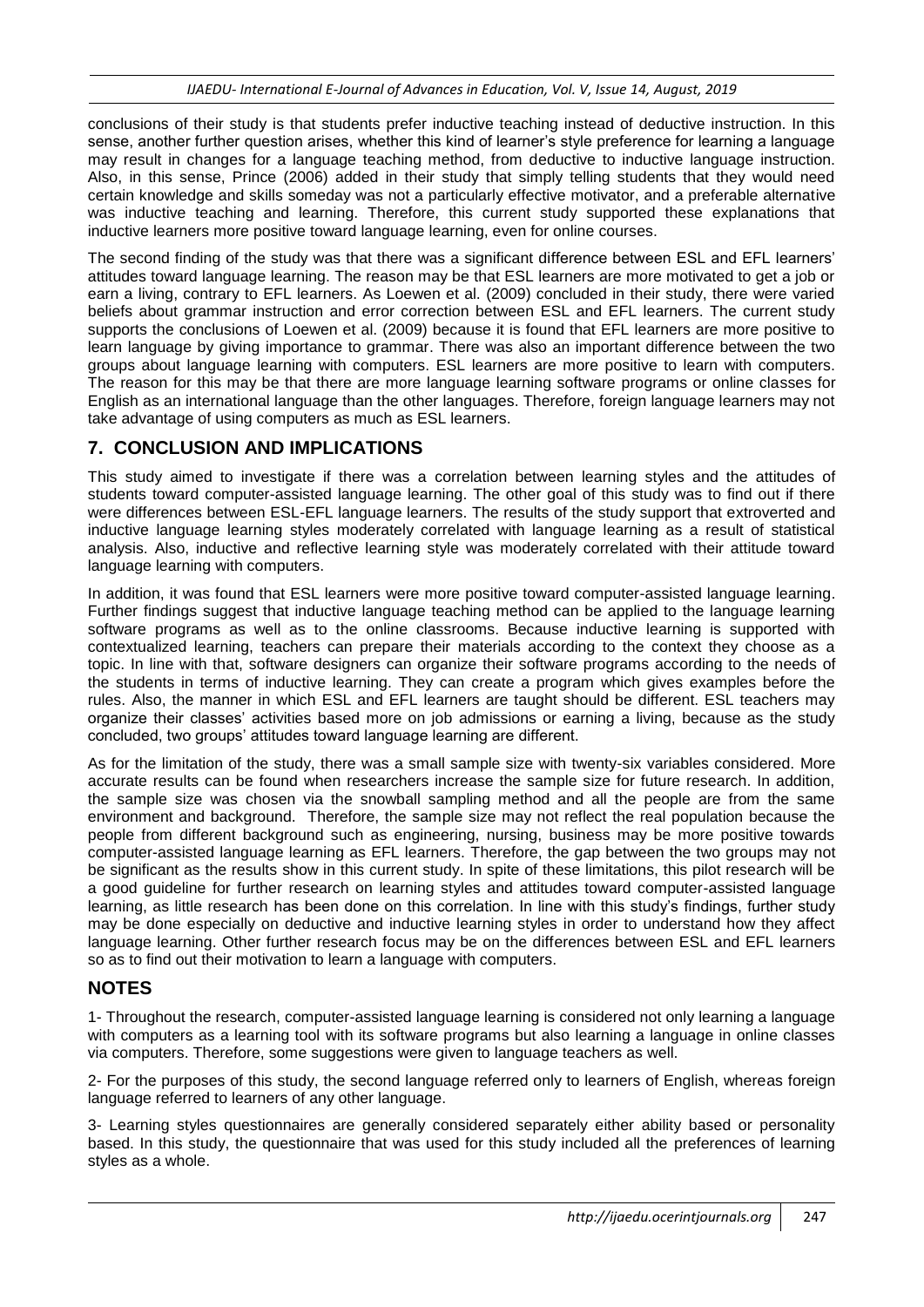### **REFERENCE LIST**

- Boneva, D. & Mihavo, E. (2012). Dyslang Module 8 Learning Styles and Learning Preferences. *The Dyslexia Association*, 1-32. Retrieved from http://dyscovery.research.southwales.ac.uk/media/files/documents/2014-01-16/Module\_8.pdf
- Brudenell, I., Carpenter, C. (1990). Adult Learning Styles and Attitudes Toward Computer Assisted Instruction. *Journal of Nursing Education*, 29 (2), 79-83. Retrieved from https://www.researchgate.net/publication/21000622 Adult\_learning\_styles\_and\_attitudes\_toward\_com puter\_assisted\_instruction
- Caliskan, H., Kilinc, G. (2012). The Relationship Between the Learning Styles of Students and Their Attitudes Towards Social Studies Course. *Procedia - Social and Behavioral Sciences*, 55, 47-56. Retrieved from at www.sciencedirect.com
- Cesur, M. O., Fer, S. ( 2009). What is validity and reliability study of learning style survey. *Journal of Theory and Practice in Education*, 5(2), 289-314.
- Cohen, A. D., Oxford, R. L., & Chi, J. C. (2002). Learning Style Survey: Assessing Your Own Learning Styles. Minneapolis, MN: Center for Advanced Research on Language Acquisition.
- Cohen, A. D. & Weaver, S. J. (2006). *Styles and strategies-based instruction: A teachers' guide*. Minneapolis, MN: Center for Advanced Research on Language Acquisition, University of Minnesota.
- Gomleksiz, M. (2010). An evaluation of students" attitudes toward English language learning in Terms of several variables. *Procedia - Social and Behavioral Sciences*, 9, 913-918. https://doi.org/10.1016/j.sbspro.2010.12.258
- Husseina, G., Ddemirok, M. and Uzunboylu, H. (2009). Undergraduate student"s attitudes towards English language. *Procedia Social and Behavioral Sciences*, 1, 431–433. Retrieved from www.sciencedirect.com
- Kara, S. (2009). Learning Styles and Teaching Styles: A Case Study in Foreign Language Classroom. *Conference of the International Journal of Arts and Sciences*, 1(20), 77 – 82. Retrieved from http://www.openaccesslibrary.org/images/BOS134\_Selma\_Kara.pdf
- Lee, B. and Kim, H. (2014). What Can We Learn from Our Learners" Learning Styles? *English Language Teaching*, 7 (9), 118- 131. doi:10.5539/elt.v7n9p118
- Loewen, S, Li, S., Fei, F., Thompson, A., Nakatsukasa, K., Ahn, S., Chen, X. (2009). Second Language Learners" Beliefs About Grammar Instruction and Error Correction. *The Modern Language Journal*, 93, 91-104.
- Min, Byoung-chul. (1998). A Study of the Attitudes of Korean Adults toward Technology-Assisted Instruction in English-Language Programs. Multimedia-Assisted Language Learning, 1(1), 63-78.
- More, J. A. (1987). Native Indian Learning Styles: A review for researchers and Teachers. *Journal of American Indian Education*, 27 (1), 17-29. Retrieved from http://www.jstor.org/stable/24397988
- Mori, Y. (1999) Epistemological Beliefs and Language Learning Beliefs: What Do Language Learners Believe About Their Learning? *Language Learning*, 49, 377–415. Retrieved from http://onlinelibrary.wiley.com/doi/10.1111/0023-8333.00094/full
- Myftiu, J. (2015). Individual Differences Considering Students" Learning Styles. Psychology Department, *Mediterranean Journal of Social Sciences*, 6(3), 214-219. doi:10.5901/mjss.2015.v6n3s1p214
- Oxford, R. L. (1993). *Style analysis survey (SAS)*. Tuscaloosa, AL: University of Albama.
- Oxford, R.L., Ehrman, M., Lavine, R.Z., (1991). *Style wars: Teacher-student style conflicts in the language classroom*. In: Magnan, S.S. (Ed.). Challenges in the 1990s for College Foreign Language Programs. Heinle and Heinle, Boston, MA.
- Prince, J. M. (2006). Inductive Teaching and Learning Methods: Definitions, Comparisons, and Research Bases. J. Engr. *Education*, 95(2), 123–138.
- Pritchard, A. (2014). *Ways of Learning: Learning Theories and Learning Styles in the Classroom*, 3rd Ed. New York: Routledge Taylor & Francis Group Press.
- Reid, J. M. (1987). The learning style preferences of ESL students. *TESOL Quarterly*, 21(1), 87-111.